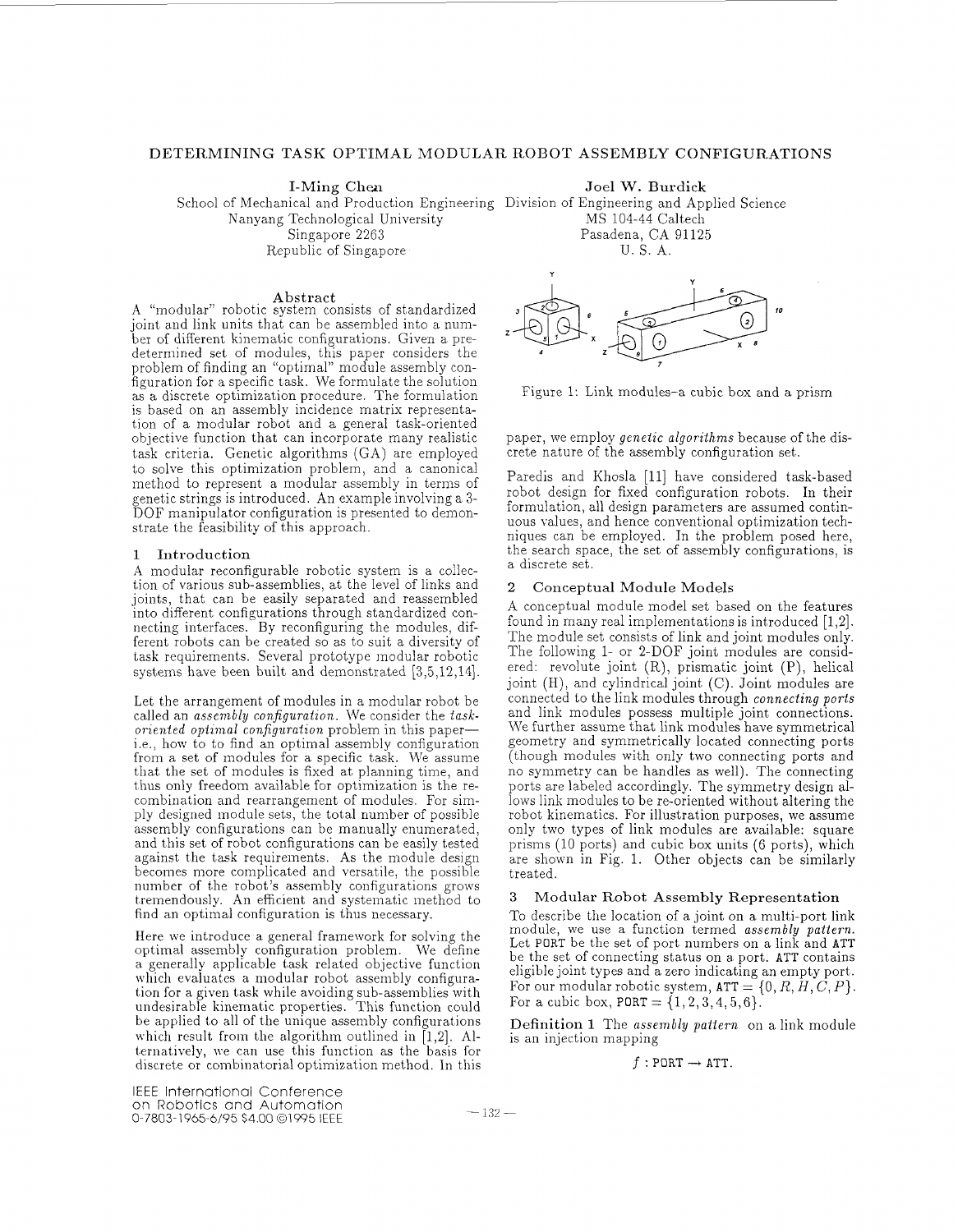

Figure 2: Two assembly pattern examples

If the port is connected,  $f$  will assign a joint type. If it is empty, a zero will be assigned. Because of the link symmetry, many assembly patterns can be reoriented in a way that they function identically in a large robot structure. An equivalence based on the symmetric rotations of link modules was defined on  $f$  in [1] to classify distinct link-joint assembly patterns. Chen *[a]* introduced an enumeration algorithm, **OrbitEnumerate,**  based on this equivalence, to list all distinct assembly patterns on a link module with a prescribed number and types of joints. Examples of assembly patterns are shown in Fig. 2.

The connectivity of individual links and joints, or the topology, in a robot mechanism can be represented by a *kinematic graph*, in which vertices are links and edges are joints **[4].** This graph, in turn, can be expressed as a *vertex-edge incidence matrix* [16] which contains only Os and 1s. The number of columns and rows in this matrix are equal to the number of edges and vertices in the graph respectively. Entry  $(i,j)$  is equal to 1 if edge j is incident on vertex *i,* or it is equal to zero otherwise.

Definition 2 Let G be the graph of a modular robot and let  $M(G)$  be its incidence matrix. The assembly configuration of this robot can be represented by an *assembly incidence matrix, A(G),* obtained by replacing every entry of 1 in  $M(G)$  with a non-zero integer,  $k \in$ PORT. The zero entries remain unchanged.  $a_{ij} = k$ indicates that joint  $e_j$  is attached to port  $k$  of link  $v_i$ ;  $a_{ij} = 0$ , otherwise.

For *heterogeneous* modular robots, which contain different kinds of link and joint modules, the assembly incidence matrix is augmented with an additional row and column that specifies the type of link and joint modules and is called the *extended assembly incidence mafrix* (eAIR4) *[a].* Examples of assembly configurations of the following AIMs are shown in Fig. **3.** 

$$
A(G) = \begin{pmatrix} e_1 & e_2 & e_3 \\ v_1 & 1 & 5 & 1 \\ v_2 & 0 & 2 & 0 \\ v_3 & 0 & 0 & 4 \end{pmatrix} A(\widetilde{G}) = \begin{pmatrix} e_1 & e_2 & e_3 \\ v_2 & 0 & 1 & 0 \\ v_3 & 0 & 0 & 4 \end{pmatrix} A(\widetilde{G}) = \begin{pmatrix} v_1 & 10 & 5 & 1 \\ v_2 & 0 & 1 & 0 \\ v_3 & 0 & 0 & 2 \\ v_4 & 0 & 0 & 2 \end{pmatrix} \begin{pmatrix} 10 & 5 & 1 & L \\ 0 & 1 & 0 & B \\ 0 & 0 & 2 & D \\ C & C & R & 0 \end{pmatrix}
$$

As pointed out in [l], different AIMs may have identical kinematic properties, such as the workspace and location of joint singularities. These AIMS are classified by an equivalence relation in order to reduce the number of unique robot assembly configurations. Two AIR4s are said to be equivalent if the underlying graphs are isomorphic and the corresponding link assembly patterns are equivalent. The configuration enumeration algorithm, RobotEnumerate, stated in [2] utilized this equivalence definition. The output is a set of kinematically unique robot assembly configurations.



Figure **3:** Different assembly configurations



Figure **4:** The problem solving scheme

## General Formulation

To find an optimal solution, we wish to forinulate an objective function that will evaluate how well an assembly configuration can accomplish an assigned task. Ideally, the form of the evaluation function should be general enough so that it is applicable to a wide variety of tasks, but flexible enough to incorporate different criteria which may be task specific. We term this function an *assembly configuration evaluation function* (ACEF). In effect, the ACEF is used to evaluate every unique assembly configuration generated by **RobotEnumerat e**  for a certain task requirement. The assembly configuration with the greatest ACEF value is deemed optimal. Then, this function can be used as the basis for a dis*erete optimization scheme. The remainder of this paper*  $\begin{pmatrix} 1 & 0 & 0 \\ 0 & 1 & 0 \end{pmatrix}$  <sup>v</sup><sub>1</sub>  $\begin{pmatrix} 10 & 5 & 1 \\ 0 & 1 & 0 \end{pmatrix}$  focuses primarily on the task evaluation function and

> It is also important to note that from a given set of modules it may be possible to construct robots with various topologies-e.g., robots with serial or parallel kinematic structures. Even with a fixed robot topology class, the number of degrees of freedom (DOF) can alter the kinematic functionality of the system. For simplicity, we discuss the case of fixed topology and fixed number of DOF. Fig. **4** depicts the scheme to solve the task-oriented optimal configuration problem for the case of a specific robot topology. The desired robot topology **and** the number of DOFs are fed into the configuration enumeration algorithm in advance. **A**  quantifiable task definition and task evaluation criteria (TEC) are parameters to the ACEF. Furthermore, an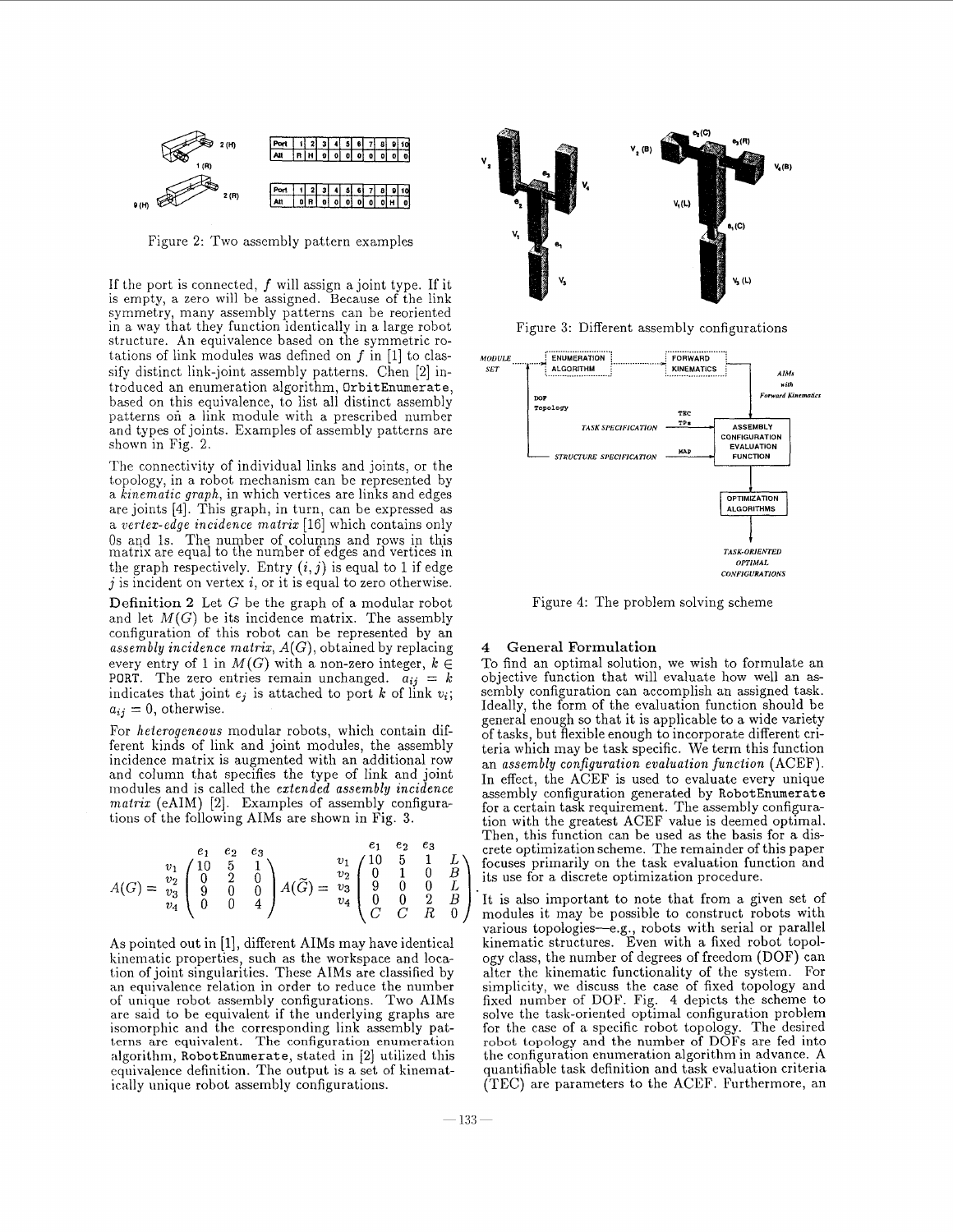auxiliary function, termed the *module assembly prefer- ence* (MAP), is defined on individual assembly patterns to filter out those with inappropriate or undesirable kinematic features. The overall optimization problem becomes: *<sup>I</sup>*

GIVEN: a robot task, a TEC, a MAP, and prescribed robot topology,

FIND: an AIM in the assembly configuration set whose ACEF value achieves a maximum.

If a set of robot configurations is given in advance, the enumeration algorithm can be bypassed, and the optimization procedure employed. The following sections explain the details of choosing task definitions, TEC, and MAPs. We use a serial type fixed base modular arm with revolute joints to demonstrate this problem solving strategy.

# 5 Task Specifications

#### DEFINITION OF ROBOT TASKS

**A** robot task is defined as a collection of working points,  $w_p$ , in the operation space  $R^3$  [8] or a collection of the end-effector positions/orientations  $w_p =$ (x, y, z,  $\theta$ ,  $\phi$ ,  $\psi$ ), where  $\theta$ ,  $\phi$ , and  $\psi$  are Euler angles representing the orientation of the end-effector frame. If the robot is to follow a trajectory, this task can be approximated by a set of points along the path.

#### TASK EVALUATION CRITERIA (TEC)

Many monotonically increasing *local* kinematic performance measures can be employed for task evaluation [9,10,15]. These measures are typically evaluated at a particular working point with a specified mechanism posture. Many measures are based on the mechanism's Jacobian matrix, *J*—e.g., the *manipulability measure*,  $\det(JJ^T)^{1/2}$  [15] and the condition number or minimum singular value of *J* [9,10]. Other configuration dependent criteria are possible.

Let  $\mu_i$  be the value of a modular robot performance measure at task point  $i$ . For a collection of  $n$  task points, we choose to define the total task performance,  $\mu$ , to be the smallest  $\mu_i$  among the task points, i.e,

$$
\mu = \min_{i \in \{1, \cdots, n\}} \mu_i \tag{1}
$$

 $\mu$  represents the worst case among the collection of task points. Since  $\mu_i \geq 0$ , by definition,  $\mu \geq 0$ . This choice ensures that one robot assembly will be better than the other in the worst case.

## 6 Module Assembly Preference

In modular robots, the choice of the joint locations on a link module will effect the kinematic capability of the entire assembly. It is useful to be able to specify the preference of certain link/joint assembly patterns in the overall assembly configuration in order to avoid undesirable kinematic conditions, such as link interference or joint redundancy. By joint redundancy, we mean that the number of effective DOF of **a** robot is less than the number of its joints. For example, assembly patterns with collinear revolute joint axes (Fig. 5) exhibit joint redundancy. However, the same assembly patterns may be emphasized in other situations. For



Figure 5: Joint patterns with redundancy

example, the redundant assembly patterns extend the dimension of the robot arm and enlarge the workspace. Besides, when one of the two joints fails, the other joint is able to drive that degree of freedom.

In order to retain or filter out a joint assembly patterns in a modular robot, a binary-valued function called the *module assembly preference* (MAP),  $\phi$ , is defined on a set of distinct assembly patterns. Let *F* represent the set of distinct assembly patterns.  $[f] \in \mathcal{F}$  represents a distinct joint pattern.

Definition 3 A module assembly preference,  $\phi : \mathcal{F} \rightarrow$  $\{0, 1\}$ , is a surjective function such that

$$
\phi: [f] \mapsto w \;, \qquad w = 0, 1, \tag{2}
$$

 $\phi([f]) = 0$  represents an undesirable joint pattern. The MAP can be thought of as a quantifiable rule varying with different kinematic requirements. The prefer- ence of an entire robot assembly configuration is defined based on a MAP of assembly patterns. Suppose the robot has *n* links and the values of the MAP on Link *i* is  $w_i$ . The *structural preference* of an entire robot,  $\Phi$ , is defined as follows.

Definition **4** The structural preference, @, of a modular robot assembly configuration *A* is the product of the MAPs of the robot's assembly patterns,

$$
\Phi(A) = \prod_{i=1}^{n} w_i , \qquad (3)
$$

where *A* is the AIM of a robot assembly configuration. Since  $w_i$  is equal to 0 or 1,  $\Phi(A)$  is equal to 0 or 1 as well.  $\Phi(A) = 0$  indicates the assembly configuration contains undesirable assembly patterns. The choice of a MAP,  $\phi$ , is illustrated in the following example.

Example 1 Let a 3-DQF fixed base serial type with R-joints and prismatic links satisfy the kinematic conditions: *minimum link interference and no joint redundancy.* The corresponding MAP is described in Fig. 6. The intermediary prism link modules are connected by two joints. From [2] we obtain 9 distinct assembly patterns on link modules and 2 distinct patterns on cube modules. The choice of no joint redundancy implies that the MAP will be zero for patterns 4,9, and 13. The requirement on minimum link interference will set the MAP of patterns 2 and 7 to zero, since two joints are attached to the same end of the prism. The remaining patterns are assigned a MAP value of one. For the end prism link, there exists only two distinct assembly patterns (patterns 10 and 11). The requirements on the robot structure have little influence on the end link patterns, so their MAPs are set to 1. If joint redundancy is allowed, patterns  $4,9,13$  will be set to 1. Using this MAP, the structural preferences of the 3-DOF robot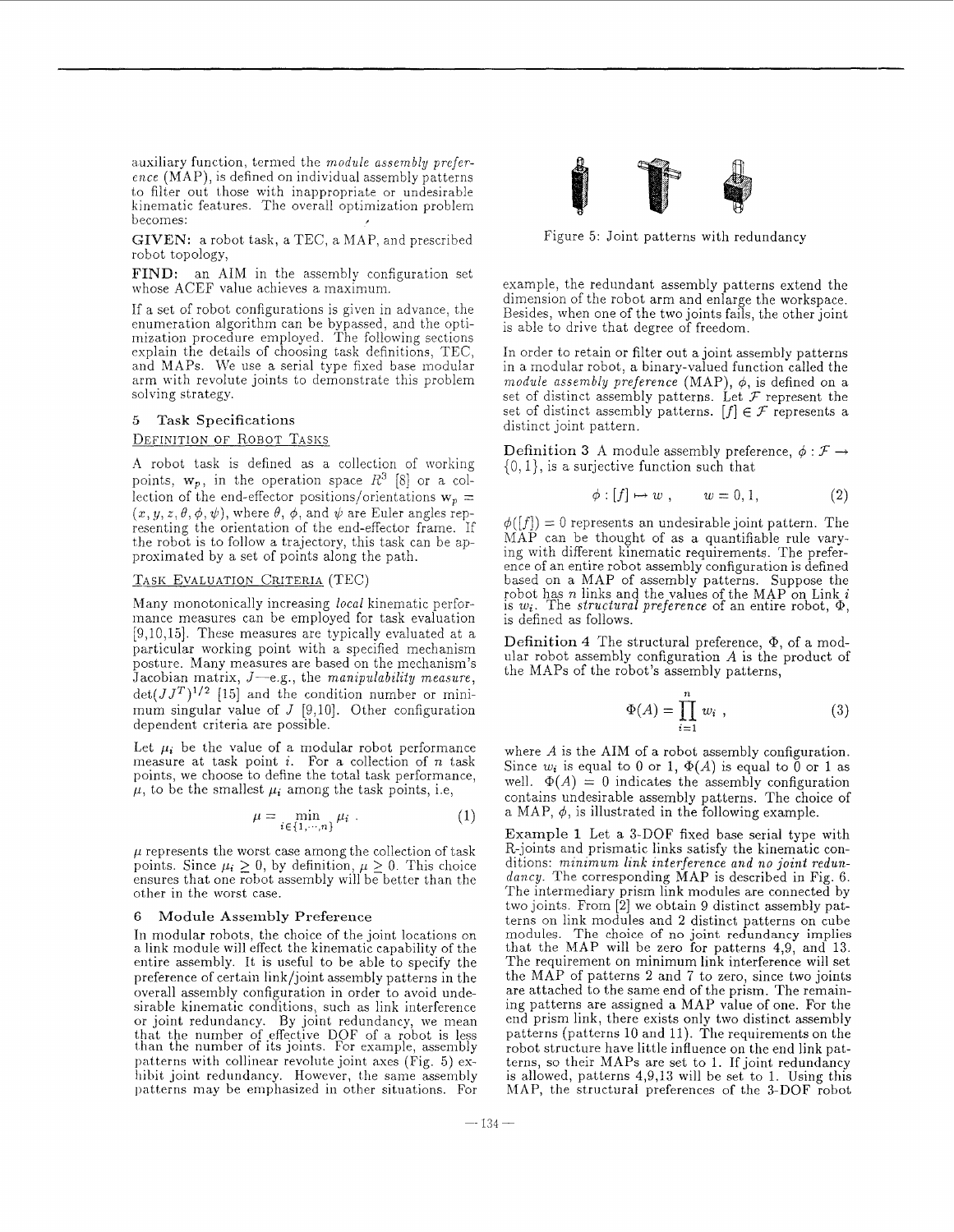|   | <b>ASSEMBLY PATTERNS</b> | MAP | <b>ASSEMBLY PATTERNS</b> | MAP |   |
|---|--------------------------|-----|--------------------------|-----|---|
| 1 |                          |     | 8                        |     |   |
| 2 |                          | 0   | 9                        |     | ٥ |
| 3 |                          |     | 10                       |     |   |
| Δ |                          | 0   | 11                       |     |   |
| 5 |                          | 1   | 12                       |     | 1 |
| 6 |                          | 1   | 13                       |     | 0 |
| 7 |                          | 0   | 14                       |     |   |

Figure 6: MAP for patterns on a prism and a cube

configurations  $A_1$  and  $A_2$  can be obtained as follows.

|  |  | $\begin{pmatrix} 1 & 0 & 0 & FB \end{pmatrix}$ |                                                                                                                                                                                                                                                |  | $\begin{pmatrix} 1 & 0 & 0 & FB \end{pmatrix}$ |
|--|--|------------------------------------------------|------------------------------------------------------------------------------------------------------------------------------------------------------------------------------------------------------------------------------------------------|--|------------------------------------------------|
|  |  |                                                |                                                                                                                                                                                                                                                |  |                                                |
|  |  |                                                |                                                                                                                                                                                                                                                |  |                                                |
|  |  |                                                |                                                                                                                                                                                                                                                |  |                                                |
|  |  |                                                | $A_1 = \begin{pmatrix} 1 & 2 & 0 & 1 & 0 \ 1 & 2 & 0 & L \ 0 & 5 & 2 & L \ 0 & 0 & 2 & L \ R & R & R & 0 \end{pmatrix}, A_2 = \begin{pmatrix} 1 & 2 & 0 & 1 & 0 \ 1 & 2 & 0 & L \ 0 & 1 & 9 & L \ 0 & 0 & 2 & L \ R & R & R & 0 \end{pmatrix}$ |  |                                                |

The structural preference of *AI* is calculated starting from the base module. Since there is only one assembly state on the fixed base (pattern 14), its MAP is set to 1. There are two R-joints connected to port 1 and 2 of link 2 (pattern 1), so  $w_2 = 1$ . R-joints are connected to port 2 and 5 of link 3 (pattern 5), so  $w_3 = 1$ . For the end link (pattern 10),  $w_4 = 1$ . Therefore,  $\Phi(A_1) =$  $w_2 \cdot w_3 \cdot w_4 = 1$ . Similarly, in  $A_2$ ,  $w_2 = 1$  (pattern 1),  $w_3 = 0$  (pattern 8), and  $w_4 = 1$  (pattern 10), so  $\Phi(A_2) = 0.$ 

## **7 Assembly** Configuration Eva. Function

The structure of the ACEF for a serial modular robot is shown in Fig. 7. This function evaluates the "goodness" of a robot assembly configuration for a required task and structure specification. The "goodness" is represented by a non-negative real number. An AIM with large real value represents a good assembly configuration.

The input of the ACEF is an AIM with a predefined number of DOFs and predefined topology. The function is divided into task and structure parts. The MAP,  $\phi$ , is given to determine the structural preference  $\Phi$ . Task points and the TEC are given for task evaluation. In the first part of task evaluation, the workspace check procedure determines if an assembly, represented by an AIM, can carry out the specified task. If a task point is outside of the robot's workspace, there is no need to proceed with the task evaluation, and  $\mu$  will be set to zero. If all task points are reachable, the TEC is applied to calculate  $\mu$ .



Figure 7: ACEF for serial modular robots

**Definition 5** The ACEF,  $\Psi$ , for the performance of a robot assembly,  $A$ , is

$$
\Psi(A) = \Phi(A) \cdot \mu(A). \tag{4}
$$

Since  $\Phi(A)$  is equal to zero or one, and  $\mu(A) \geq 0$ , by definition,  $\Psi(A) > 0$  as well. Note that the structure preference @ functions as a filter for the ACEF. For assembly configurations satisfying the kinematic constraints,  $\Phi$  is always equal to 1. Therefore,  $\Psi(A)$  =  $\mu(A)$ . Comparing the total performance of acceptable AIMS is equivalent to the comparison of the TECs of the task points only.

#### WORKSPACE CHECK PROCEDURE

The workspace check is accomplished by solving the inverse kinematics of the manipulator for a given task point. If a real valued solution can be found, the task point is within the workspace, otherwise, the task point is out of reach. A numerical inverse kinematics technique proposed by [7] is adopted here for its robustness and efficiency. The detail of the workspace checking can be found in [2].

#### *8* **Genetic** Algorithms **for** Modular Robots

If the number of assembly configurations that can be generated from a given set of modules is small, an ex-<br>haustive evaluation of each assembly configuration can<br>be performed in a reasonable amount of time. However, as the number of robot DOFs increases, the set of assembly configurations may become factorially large and the exhaustive search becomes undesirable. In-stead, a discrete random search technique can be used for efficiency. Here, we explore the use of genetic algorithms (GA) to solve this problem. Other researchers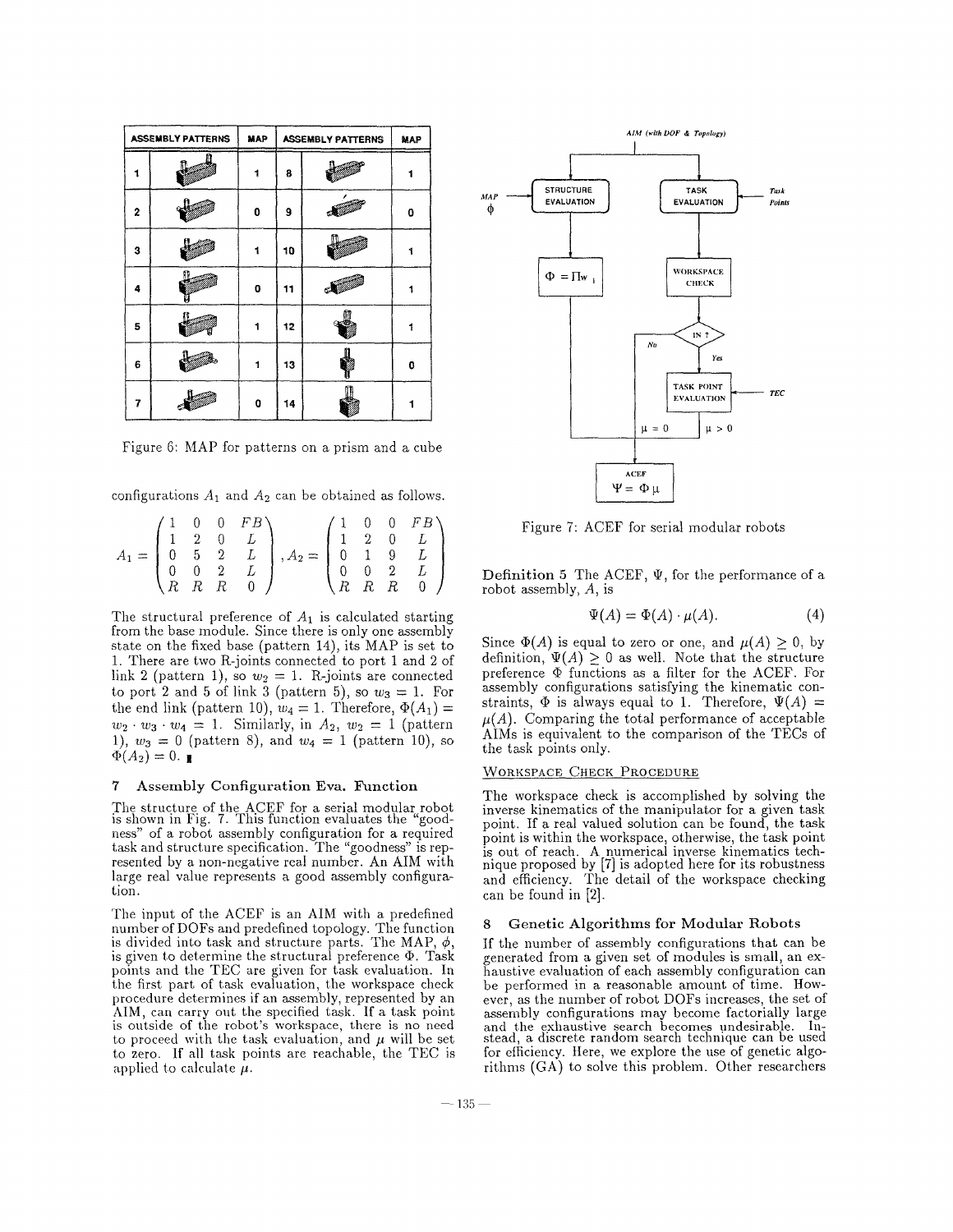

Figure 8: An assembly string representation

have applied GAS to distributed robotic systems and task-based robot design [8,13].

**A** "genetic algorithm" is an optimization method based on a model of an ecological system in which the mechanics of natural selection and natural genetics are the primary factors for improving the performance of a population *[6].* In this algorithm, candidate solutions are coded into string structures that are analogous to a genetic code. A fitness function will assign a fitness value to every string. The candidate strings are combined among themselves with a structured, yet randomized, information change in order to form a new generation of candidate solutions. The change is based on operations that mimic the adaptive process of natural systems: reproduction, crossover, and *mutation*. The strings of the new generation are created by using bits and pieces of the fittest strings in the previous generation. These bits and pieces of the string contribute to the overall performance of the string, and create offsprings with higher fitness values. It is interesting to note the analogy between the effect of module sub-assembly patterns on overall performance of a modular robot, and the influence of sub-strings on overall string fitness.

### CODING SCHEMES FOR AIMS

To employ GAS effectively, a coding scheme to transform an AIM into a string structure is necessary. **A**  binary string of Os or Is is chosen to represent an AIM because it can offer.the maximum number of schemata per bit of any coding [6]. This string contains substrings, where each substring represents the types of joints and the types of link and joint patterns in an AIM. We call this binary string an *assembly string*. The lengths of the substrings are determined by the numbers of joint types and the number of distance joints and link patterns. Since joints and links are arranged in alternating sequence in a serial type robot, the substrings representing the types of joints and links are arranged in the same alternating sequence as in the **AIM** shown in Fig. 8.

Suppose the substring for the joint type is of length *11.* Each joint type is assigned a unique bit string pattern of length  $l_1$ . Similarly, a substring of length  $l_2$ is used to represent the link type. The possible types of joint/link assembly patterns is assigned a substring of length  $l_3$ . In order to reduce the size of the search space, bit string patterns are only assigned to kinematically unique patterns. Note that in a serial robot, the number of joints connected to the intermediary links,



Figure 9: GA for task-optimal configurations

links  $1, \dots, n-1$ , is different from the number of links attached to the end link, link *n.* Hence, the length of the joint pattern substring for link *n* is different from that of links 1 to  $n-1$ . Let the length of this substring be *14.* Since there is only one way to attach a joint to the base of the robot, the base assembly pattern need not be specified in the assembly string. Hence, an *n-* DOF serial type robot can be expressed by an assembly DOF serial type robot can be expressed by an assembly string of length  $n l_1 + n l_2 + (n - 1) l_3 + l_4$ . If all joints (or all links) are of the same type, the joint (link) type substrings can be removed from the assembly string, i.e,  $l_1 = 0$  (or  $l_2 = 0$ ).

Because the number of distinct joint patterns is determined by the link module type, the joint pattern substring must be sufficiently long to represent the entire set of joint patterns. For some link module types, the number of distinct joint patterns which can be represented by this substring is much larger than the number of the actual distinct joint patterns. Hence, it is always possible to map an AIM into an assembly string, but the converse does not hold every time. For consistency, the fitness values of those assembly strings that cannot be mapped back to AIMS will be set to zero.

Fig. 9 depicts the application of GA in solving the taskoptimal configuration problem. The input is a set of randomly chosen assembly strings, PopInitial from the pool of kinematically unique assemblies provided by the algorithm of  $[1]$ . The number of elements in the set is specified by the user. The fitness function is the ACEF. The fitness value of every AIM in PopInitial is obtained through an ACEF. **A** new generation of assembly strings is created by the GA operations (refer to  $[6]$  for detail), and are then presented to the ACEF for fitness evaluation. The whole process will repeat until a predetermined generation, i.e., PopFinal in the